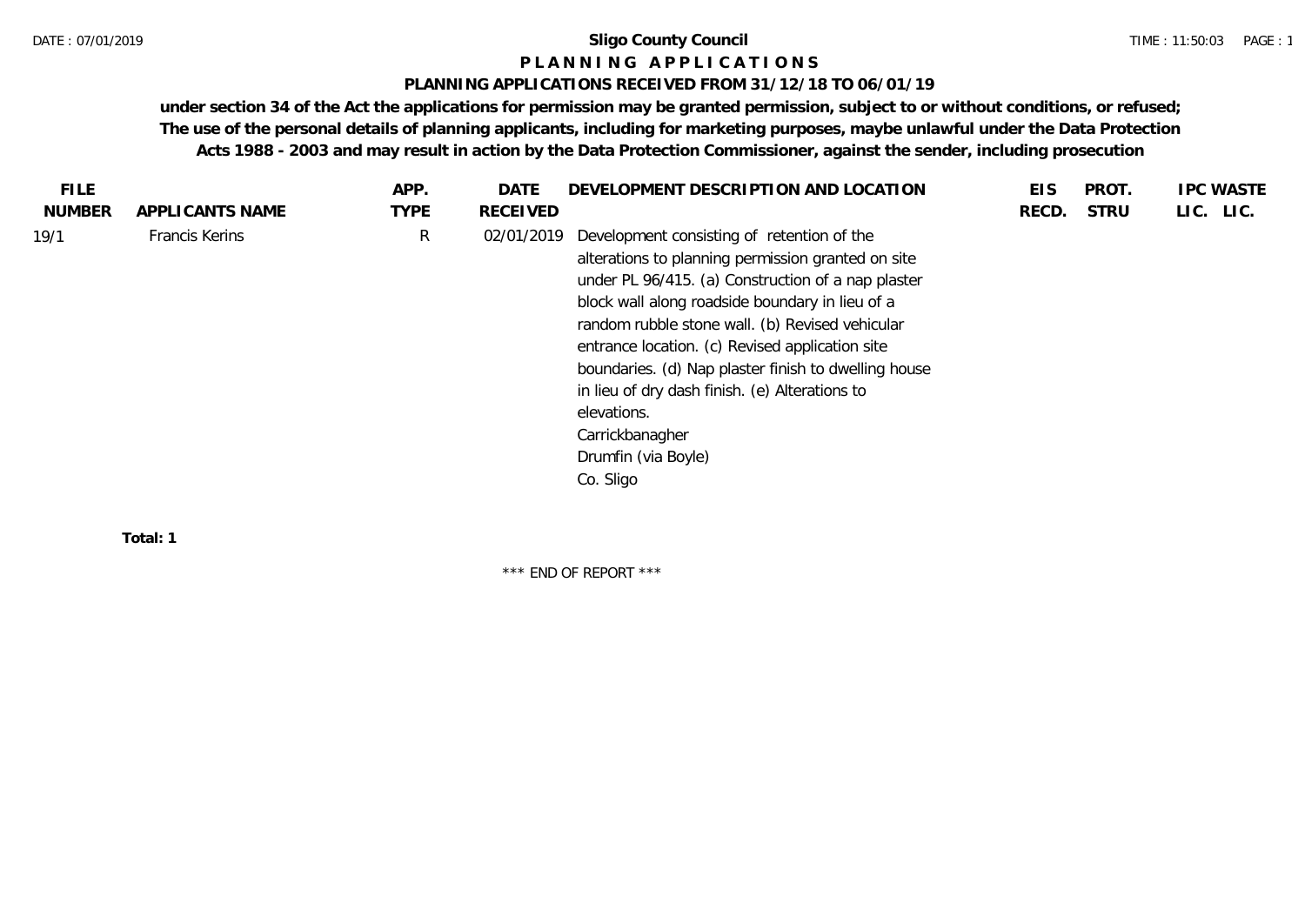## **P L A N N I N G A P P L I C A T I O N S**

### **PLANNING APPLICATIONS GRANTED FROM 31/12/2018 TO 06/01/2019**

**in deciding a planning application the planning authority, in accordance with section 34(3) of the Act, has had regard to submissions or observations recieved in accordance with these Regulations;**

**The use of the personal details of planning applicants, including for marketing purposes, maybe unlawful under the Data Protection Acts 1988 - 2003 and may result in action by the Data Protection Commissioner, against the sender, including prosecution.**

| $ -$                             | חמו  | <b>DATE</b>     |                                                                             | با ۱۷۱، | IVI.V         |
|----------------------------------|------|-----------------|-----------------------------------------------------------------------------|---------|---------------|
|                                  |      |                 |                                                                             |         |               |
| APPLICANTS NAME<br><b>NUMBER</b> | TVDF | <b>DECEIVED</b> | <b>LOCATION</b><br><b>LOPMENT DESCRIPTION A</b><br>. AND '<br><b>DEVELL</b> | DAT!    | <b>NUMBER</b> |

**Total: 0**

\*\*\* END OF REPORT \*\*\*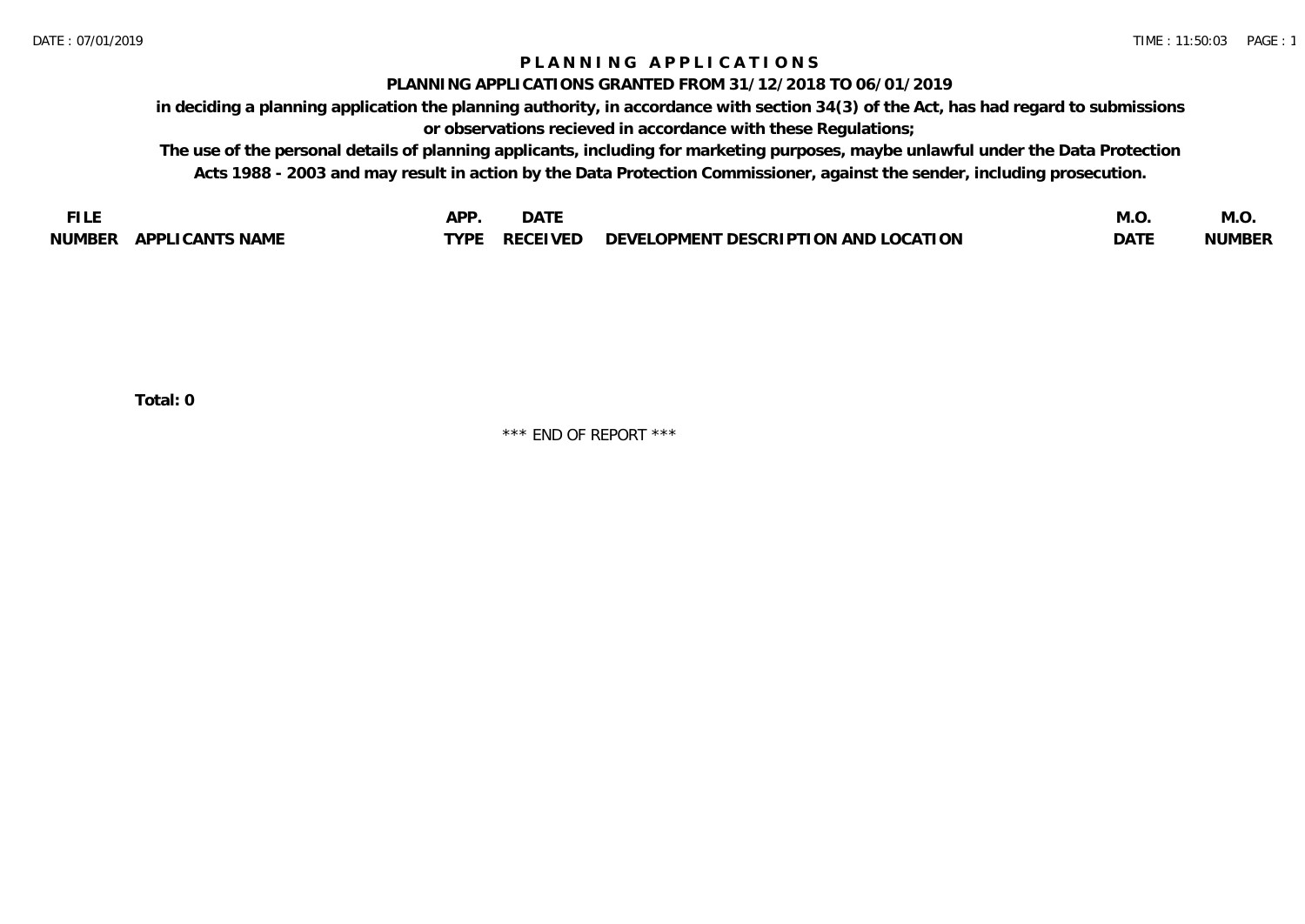### DATE : 07/01/2019 **Sligo County Council**

# **P L A N N I N G A P P L I C A T I O N S**

## **PLANNING APPLICATIONS REFUSED FROM 31/12/2018 TO 06/01/2019**

**in deciding a planning application the planning authority, in accordance with section 34(3) of the Act, has had regard to submissions** 

# **or observations recieved in accordance with these Regulations;**

**The use of the personal details of planning applicants, including for marketing purposes, maybe unlawful under the Data Protection Acts 1988 - 2003 and may result in action by the Data Protection Commissioner, against the sender, including prosecution.**

| <b>FILE</b> |                                | APP  | <b>DATE</b> | DEVELOPMENT DESCRIPTION AND                                                                                                                                     | M.O        | M.O.          |
|-------------|--------------------------------|------|-------------|-----------------------------------------------------------------------------------------------------------------------------------------------------------------|------------|---------------|
| NUMBER      | APPLICANTS NAME                | TYPE | RECEIVED    | LOCATION                                                                                                                                                        | DATE       | <b>NUMBER</b> |
| 18/443      | James Masterson & Sarah McLean |      | 12/11/2018  | for development consisting of the construction of a<br>dwelling house with a Wastewater Treatment<br>System, Tertiary Treatment System and Distribution<br>Area | 04/01/2019 | P651/19       |
|             |                                |      |             | Aghagad Td                                                                                                                                                      |            |               |

Grange Co. Sligo

**Total: 1**

\*\*\* END OF REPORT \*\*\*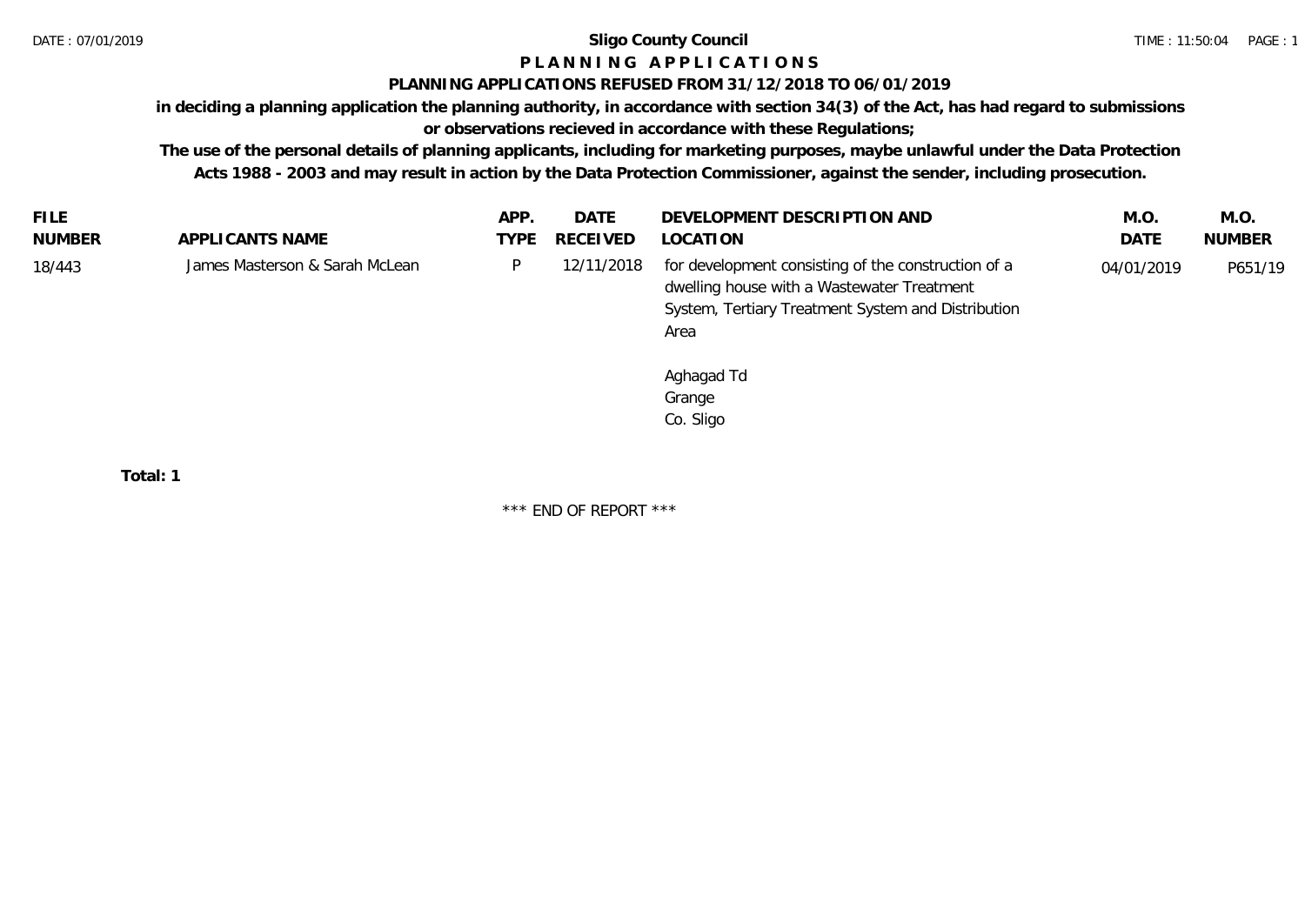# **A N B O R D P L E A N A L A APPEALS NOTIFIED FROM 31/12/2018 TO 06/01/2019**

| <b>FILE</b> | APPLICANTS NAME    | APP  | DECISON | L.A. DEVELOPMENT DESCRIPTION AND LOCATION | B.F         |
|-------------|--------------------|------|---------|-------------------------------------------|-------------|
|             | NUMBER AND ADDRESS | TYPF | DATF    | DEC.                                      | <b>DATE</b> |

**\*\*\*\*\*\*\*\*\*\*\*\* END OF REPORT \*\*\*\*\*\*\*\*\*\*\*\***